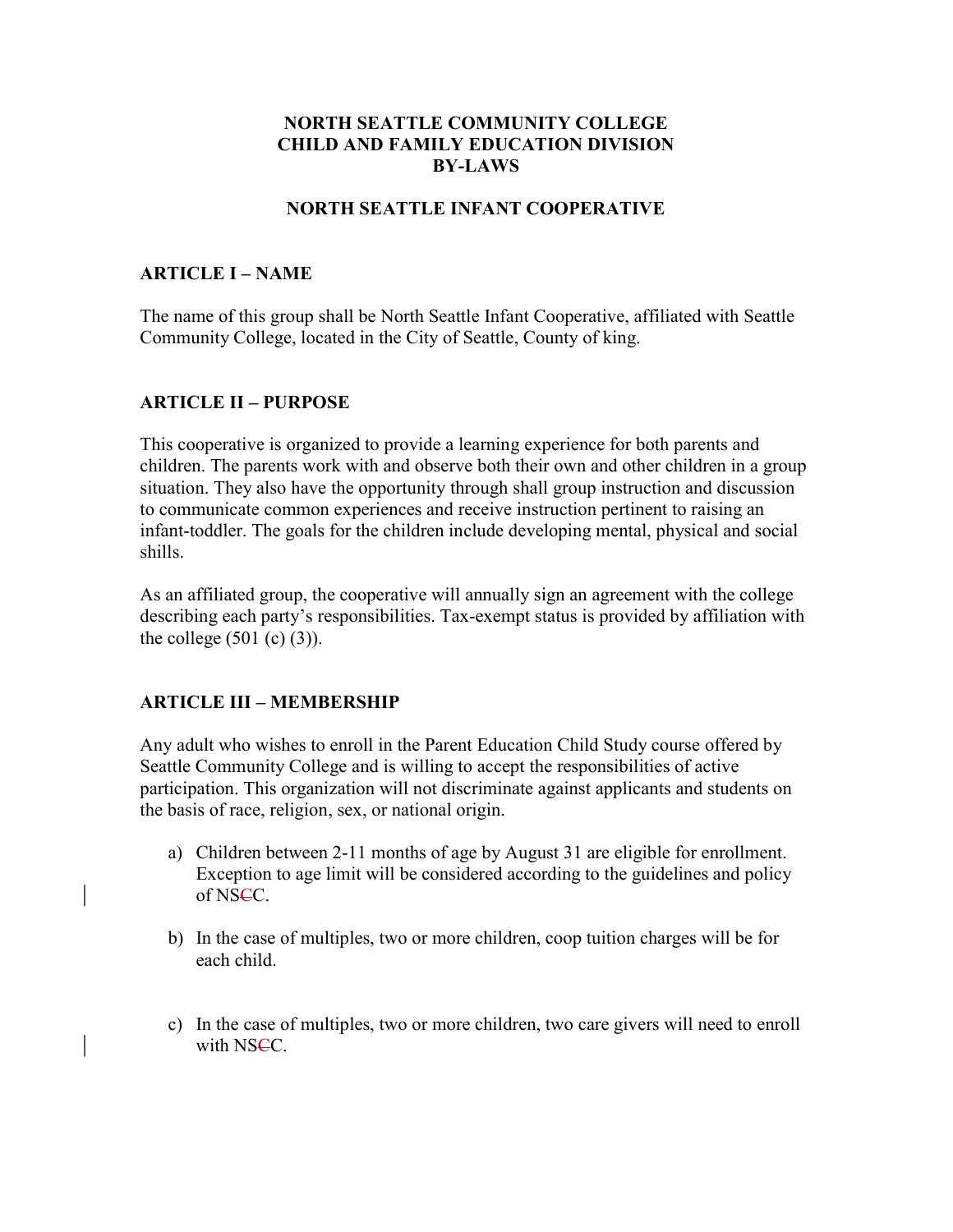- d) Siblings will not be allowed to attend school due to insurance requirements stating that only the enrolled students may participate.
- e) Parents may bring adult guests; however, parents must try to notify the teacher in advance so that overcrowding doesn't occur.
- f) A parent and another caretaker (i.e. nanny) may join members of the co-op at the discretion of the board and instructor recommendation.
- g) Application process $\div$ : Member applications will be received and processed by the NSIC registrar. Applications are processed on first come or first serve basis.
- h) 1. Each member will have one vote per child enrolled in the infant cooperative.

2. Two parents may be joint members of the co-op, sharing responsibilities and one vote per child.

## ARTICLE IV – PARTICIPATING PARENTS

Each parent as a co-op member is responsible for fulfilling these parent duties:

- a) Each parent must share clean up and snack responsibilities on a rotating basis and must volunteer for a boards or committee position.
- b) Each parent must attend class with their child.
- c) Parents must have a negative TB test or chest x-ray in order to work with children. Proof of test must be kept in the file on site.
- $\frac{\partial^2 c}{\partial x^2}$  Each parent must participate in <u>fundraising for</u> the PAC scholarship fund by involvement in the class fund raising or making the requireda donation.

## ARTICLE V – ATTENDANCE AND SCHEDULE

- a) The school year shall follow approximately that of the Seattle public school system and regular school holidays will be observed unless otherwise agreed upon by the group or recommended by the teacher.
- b) Cancellation of classes due to weather conditions will follow the Seattle public school system snow policy. If school is starting late or morning kindergarten is cancelled, we will not meet. One cancelled class day is permitted without makeup.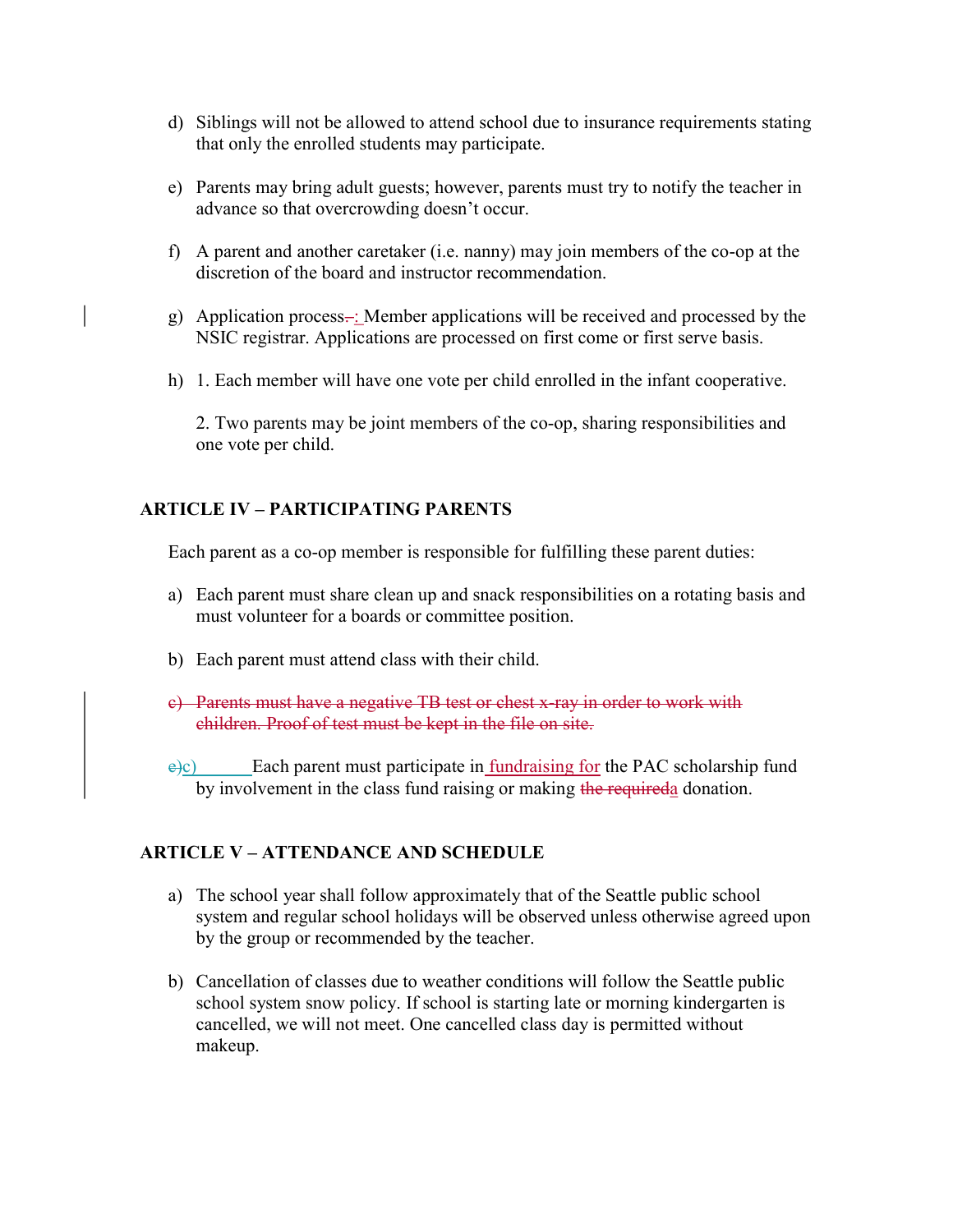- c) Each parent is responsible to see that the child is in good health and may not send him/her to school with a fever or contagious disease. Each parent assumes responsibility to keep a child home if ill and to stay home if ill herself/himself. That child should be kept home if he/she runs a fever or is sick in the night. His/her temperature should be normal for at least 24 hours prior to returning to class. He/she should be kept home for three days after the onset of a cold. The teacher or instructor should be notified if parent or child is exposed to a contagious disease.
- d) The instructor or teacher may request that a child be checked for illness-or other valid reason, and if the child has a fever or is ill may request the child be taken home.
- e) Temporary leave for extreme personal emergency or major illness may be granted at the discretion of the board, the class instructor, and the preschool teacher.

## ARTICLE VI – FEES AND FINANCES

- a) Finances will be handled by the treasurer and treasurer assistants.
- b) At the time of registration, a non-refundable fee is due (for insurance coverage for the children and parents).
- c) Tuition fees are subject to change on approval of the board.
- d) Tuition is due at the beginning of each quarter. With the approval of the instructor and treasurer exceptions to this policy will be considered.
- e) Tuition will be refunded according to college policy. There is no reduction for short months or absences.
- f) Partial scholarships are available each quarter to families in financial need. Applications must be made first to PAC by their deadlines. If an additional scholarship is necessary, make application to the NSIC class treasurer.

#### ARTICLE VII – HEALTH AND SAFETY

- a) Members must submit a record of their child's immunizations upon their registration.
- b) The co-op will carry accident and liability insurance. (Fee is included in registration.)
- c) There must be a complete first aid kit available at school.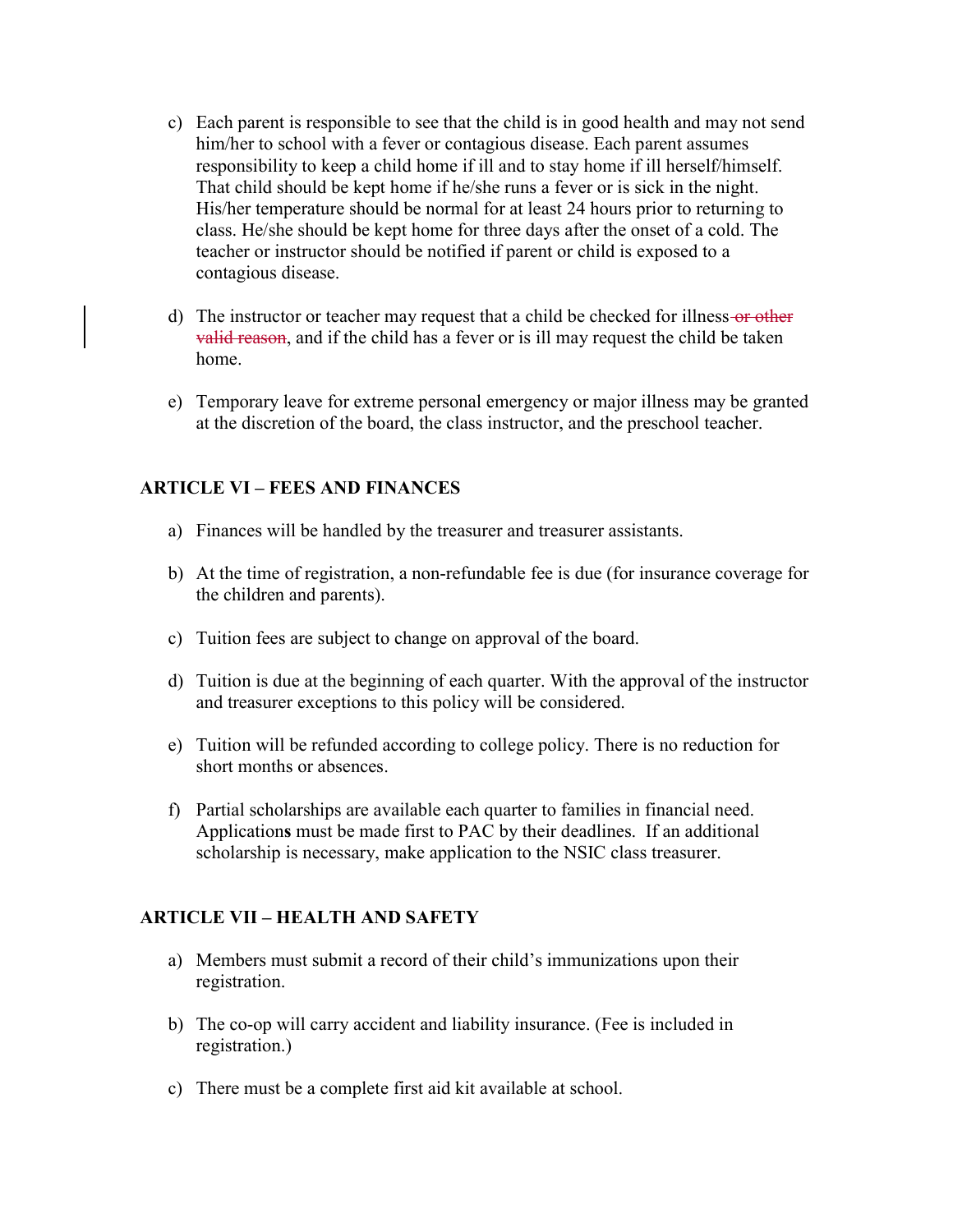- d) A permission to photograph/ video tape/ website form will be offered to each parent and signed according to parent's discretion.
- e) Quarterly earthquake and fire drill procedures will be reviewed by each group.
- f) A quarterly health/safety check will be completed on the facility and equipment and submitted to NSCC at the year end.
- g) Hand washing policies will be used upon entering classroom, with preparation of snack, changing of diapers, and suggested upon exiting classroom.

## ARTICLE VIII – PARENT MEETINGS

Parent meetings shall be scheduled during class and will be devoted to parent education and to cooperative business. Special events may be scheduled other than class time with the consent of the group, providing a regular session is canceled or the teacher is compensated for an additional session.

# ARTICLE IX – THE TEACHER

- a) The teacher is hired by the North Seattle Community College-board with assistance from the Infant Program Coordinator/Parent Education Instructor and paid by the group. Her/his salary shall be determined annually by the process of evaluation by the parent group and by the board review.
- b) A contract between the infant co-op and the teacher will be drawn up by the outgoing infant co-op, board, and college.
- c) The teacher shall carry out an educational program for the children based on recognized research and the philosophy in the field of infant/toddler education.
- d) The teacher shall attend quarterly board meetings.

## ARTICLE X – THE INSTRUCTOR

- a) The parent education instructor supervises the adult education program; developing an emergent curriculum based on the interests of the parent.
- b) She/he facilitates weekly discussions based on parent input, observes in the classroom, works with the teacher to plan and implement curriculum and is available to help with individual as well as group problems.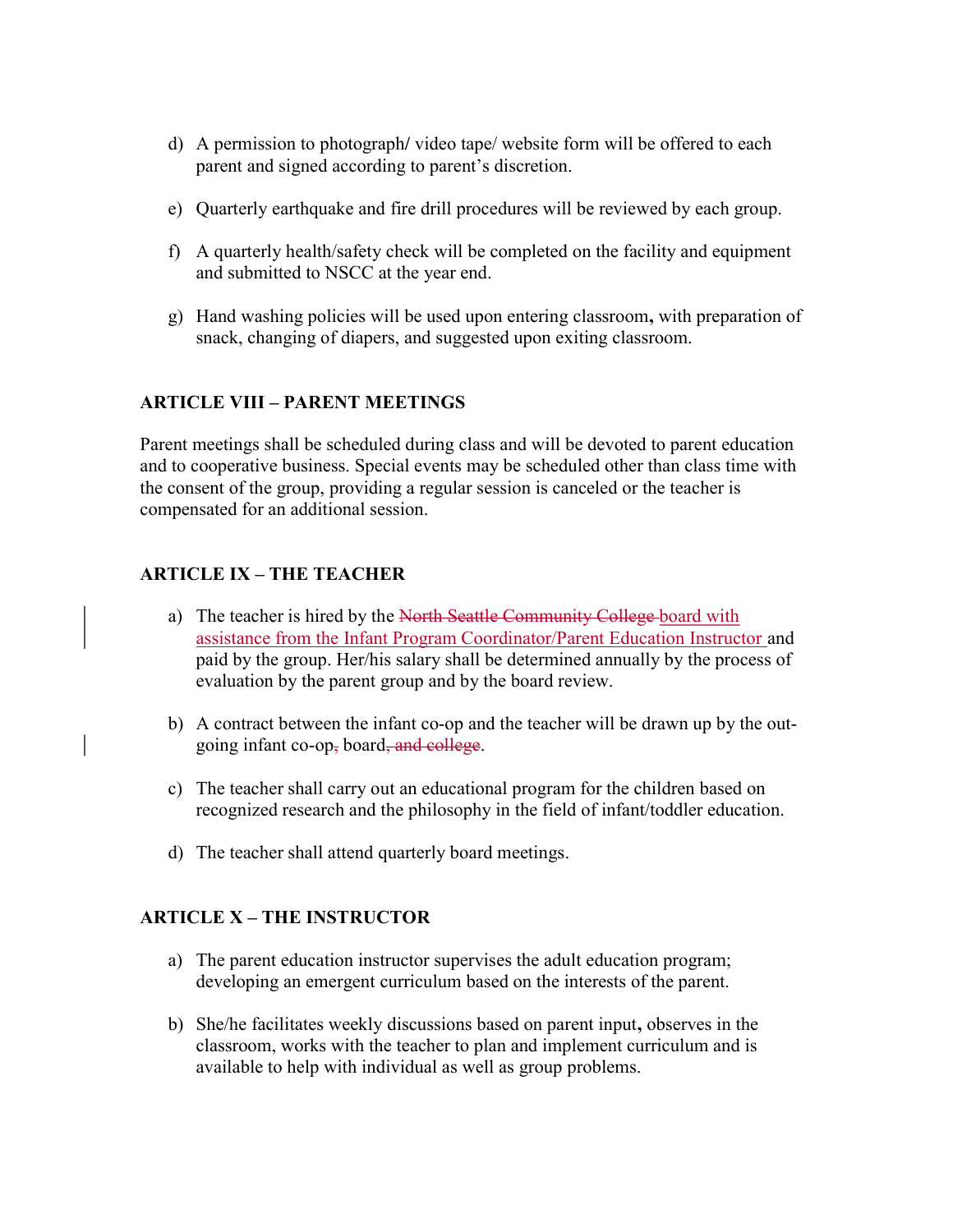c) She/he attends all regularly scheduled meetings, which include the quarterly All-School Board meetings and bi-monthly-faculty meetings.

## ARTICLE XI – COMMITTEES

- a) Each group will establish standard committees according to the needs of the group. Each member must participate as either an officer or member of a committee.
- b) Committees could include: snack and clean-up, health, communications, teaching assistant, orientation, and fundraising.

## ARTICLE XII – BOARD

- a) The board should be comprised of, but not limited to, Parent Education Instructors, Teachers, Treasurer, Parent Coordinator, Secretary, Parent Advisory Council Representative, and a Representative from each class.
- b) Board officers shall be appointed at the beginning of the fall quarter. Board members can be added at the formation of each new class, as needed.
- c) Board officers assume their offices from September through September.
- d) The board is to act as negotiator for all grievances.
- e) The board shall meet at least once each quarter. All board members shall attend the board meeting. Board meetings should be held by the first month of each quarter. Yearly board meeting dates shall be set in the fall.
- f) The board meetings are open to anyone in the group who wishes to participate.
- g) The board shall choose a process to evaluate the teacher annually.
- h) The responsibilities of each board officer are listed in individual job descriptions.

## ARTICLE XIII – PARLIAMENTARY PROCEDURE AND AMENDMENTS OF BY-LAWS

- a) This organization shall be governed by Robert's Rules of Order, Revised and other rules, voted upon by two-thirds of the members present.
- b) These by-laws may be amended by a two-thirds vote of the members present at any regular meeting. Notification of intention to change the by-laws must by given at the meeting preceding that at which the vote is taken.